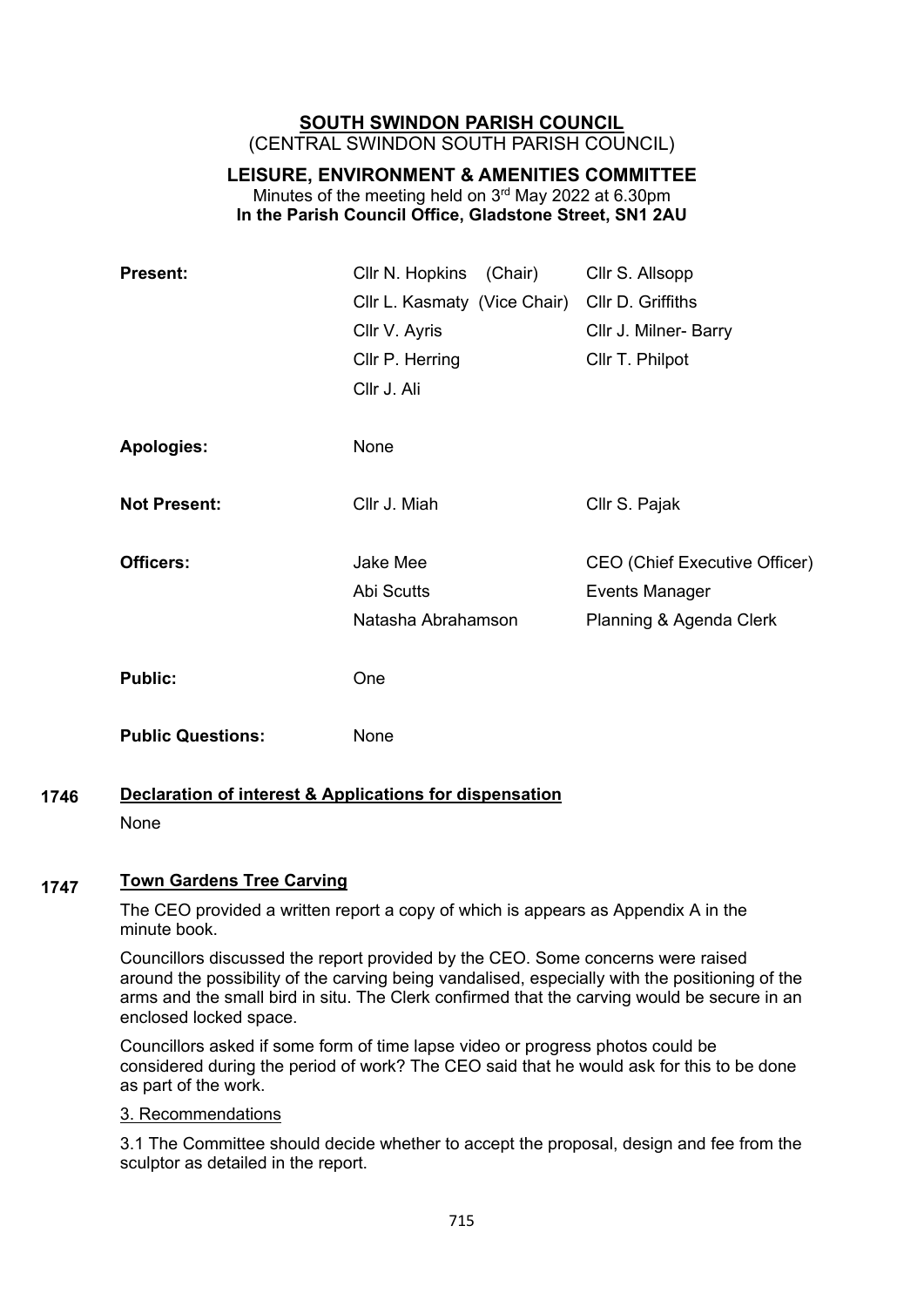3.2 If the Committee decide to proceed, it is recommended that a small interpretation board or sign is installed to explain the design and significance.

**RESOLVED**: That the proposal, design and fee of £1,500 as detailed in the report be approved.

**RESOLVED**: That an interpretation board be installed as per recommendation 3.2.

#### **Partnership with Old Town Business Association 1748**

**RESOLVED** to suspend standing orders in order to receive a presentation from members of Old Town Business Association.

Kris Talikowksi from the Old Town Business Association talked to members about creating a more formal relationship between the South Swindon Parish Council and the Old Town Business Association.

The Friends of Old Town Scheme was launched a few months ago where members of the public can donate a minimum of £10.00, receive a card and then have access to offers and discounts throughout businesses in Old Town. So far, 83 businesses have signed up and 670 cards have been purchased to date, numbers increase daily. It has proven a great way to raise funds for events and is also connecting and marketing businesses in Old Town to the public.

The Old Town Business Association is able to offer the Parish Council promotion and marketing of the events and projects but would like in return to be covered by the Parishes insurance, licensing, and music licencing to cut the Old Town Business Associations fixed costs.

The Events Manager confirmed that the Old Town Business Association have an online following in the thousands and can, therefore, assist in the reach and engagement of the Parish and its events.

# 3. Recommendations

3.1 Support the proposal to begin a partnership with Old Town Business Association with conditions as follows -

- 1. South Swindon Parish Council to be acknowledged as a partner on all publicity materials for Old Town Business Association's events, including the logo on any artwork and print and a quote from an Old Town Parish Councillor in any press releases.
- 2. Receipt of satisfactory event management plan and risk assessments at least two weeks prior to the events listed above. Both documents will require approval from the Parish Councils Event Manager in advance of the event.
- 3. Written confirmation that the Old Town Business Association will comply with the Parish Councils insurance terms.
- 4. The proposed partnership is only related to the 3 events listed above and for 2022 only. Subject to agreement from both parties, this agreement could be extended.
- 5. Promotion of South Swindon Parish Council's events on social media and within the Old Town Business Association's network (including Queens Park Big Jubilee Lunch, Theatre at the Bowl, Music at the Bowl, My Dad's bigger than your dad and the enchanted lights trail).
- 6. The financial liability not the three events remain with Old Town Business Association and no financial resources will be provided by South Swindon Parish Council.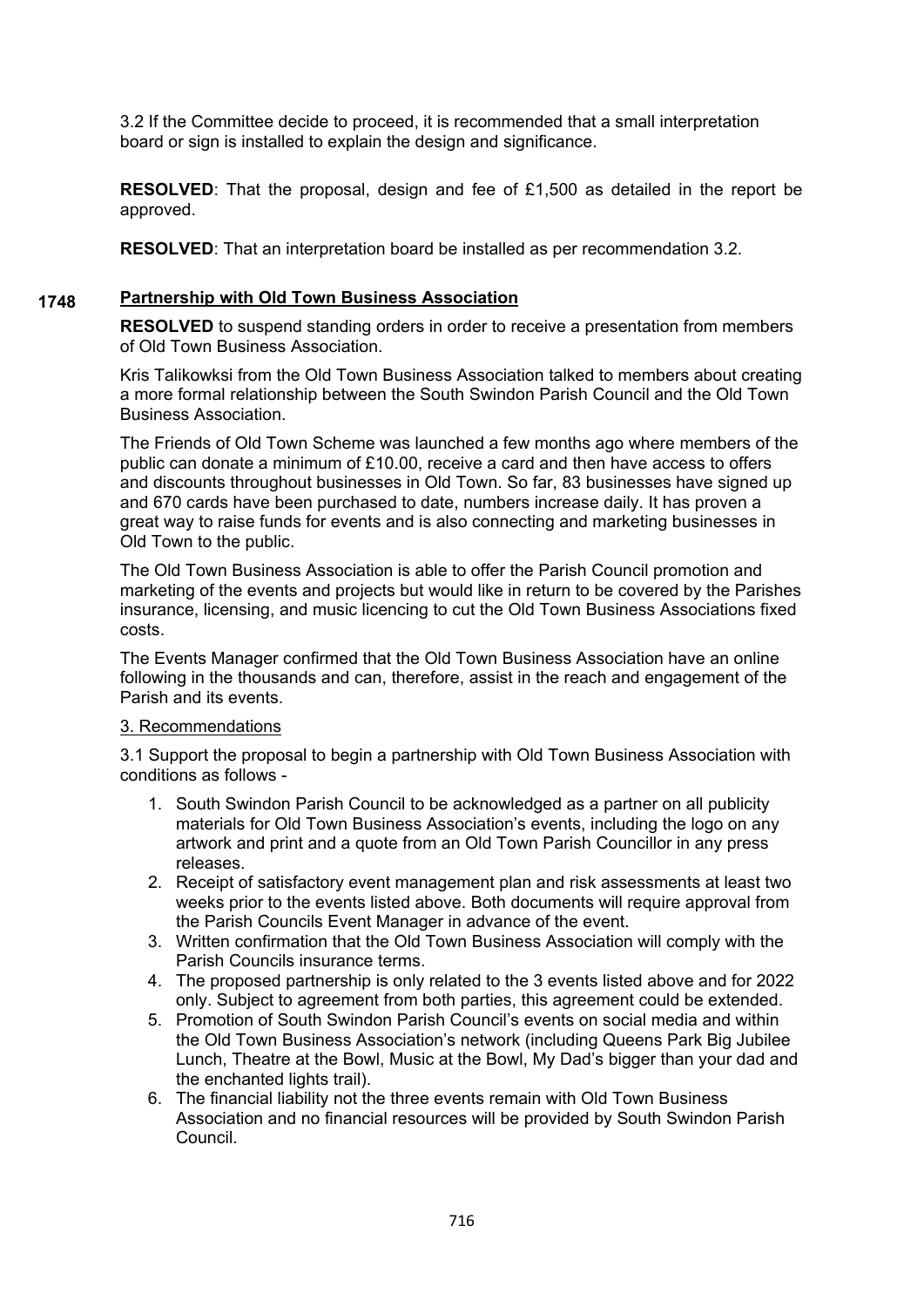## **Standing Orders were reinstated**

**RESOLVED** To approve the recommendations with an amendment to condition 1 "including the logo on any artwork and print and a quote from an Old Town Parish Councillor in any press releases". *Amendment to read*: including the logo on any artwork and print and a quote from a Parish Councillor in any press releases.

**RESOLVED** To elect two representatives to Old Town Business Association from the Eastcott & Old Town Wards at the next available Full Council meeting.

#### **Events Update 1749**

The Events Manager provided members with a verbal report providing updates on events that have taken place or are up and coming:

### Queens Park Community Fun Day - April 14th, 2022

500 preregistrations prior to the event and another 2,500 throughout the day with an increase of 2.5% of email signups culminated from a Wind in the Willows competition. Positive feedback received.

### North Swindon Big Band – May 1st, 2022

Attended the event to hand out flyers, over 100 distributed to the public. Positive feedback received regarding the event.

## Queens Park Big Jubilee Lunch – June 5<sup>th</sup>, 2022

The event will be a picnic in Queens Park, tickets will be sold via Eventbrite. Arkells have agreed to donate a few barrels of Beer, Entertainment is due to be confirmed soon.

The Old Town Library will be putting on a Crown making workshop on June 1<sup>st</sup>, 2022.

Theatre At The Bowl/Music At The Bowl - June 19th, 2022, onwards.

£2240.63 in ticket sales has been calculated so far equalling :

118 Paid tickets (including Season & Family Tickets & Competition winners)

Print distribution in the targeted areas commenced two weeks ago, and is advertised in the allotments, play areas, Parks, Old Town Library, and the Town Gardens Café. The Press release was launched on April 2nd in the Swindon Advertiser. Also publicised in the Total Guide for Swindon, The Swindonian and Visit Swindon.

A collaboration with Everyday Play Ideas is taking place for the production of The Wind In The Willows in August 2022.

The email database was launched with 59.3% open and a 21% click through rate (average open through Arts and Artists, Events and Entertainment and Government = 25.18% click through =2.9%, 12% of open to click through)

#### **Old Town Christmas Lights 1750**

The CEO provided a written report a copy of which is appears as Appendix B in the minute book.

Members discussed the written report.

**RESOLVED** To approve the testing of the Christmas Lights and costs associated using the existing budget for Old Town Christmas Lights.

**RESOLVED** that the CEO would obtain quotes for the resulting repairs required to be brought back the Leisure, Environment & Amenities Committee for consideration.